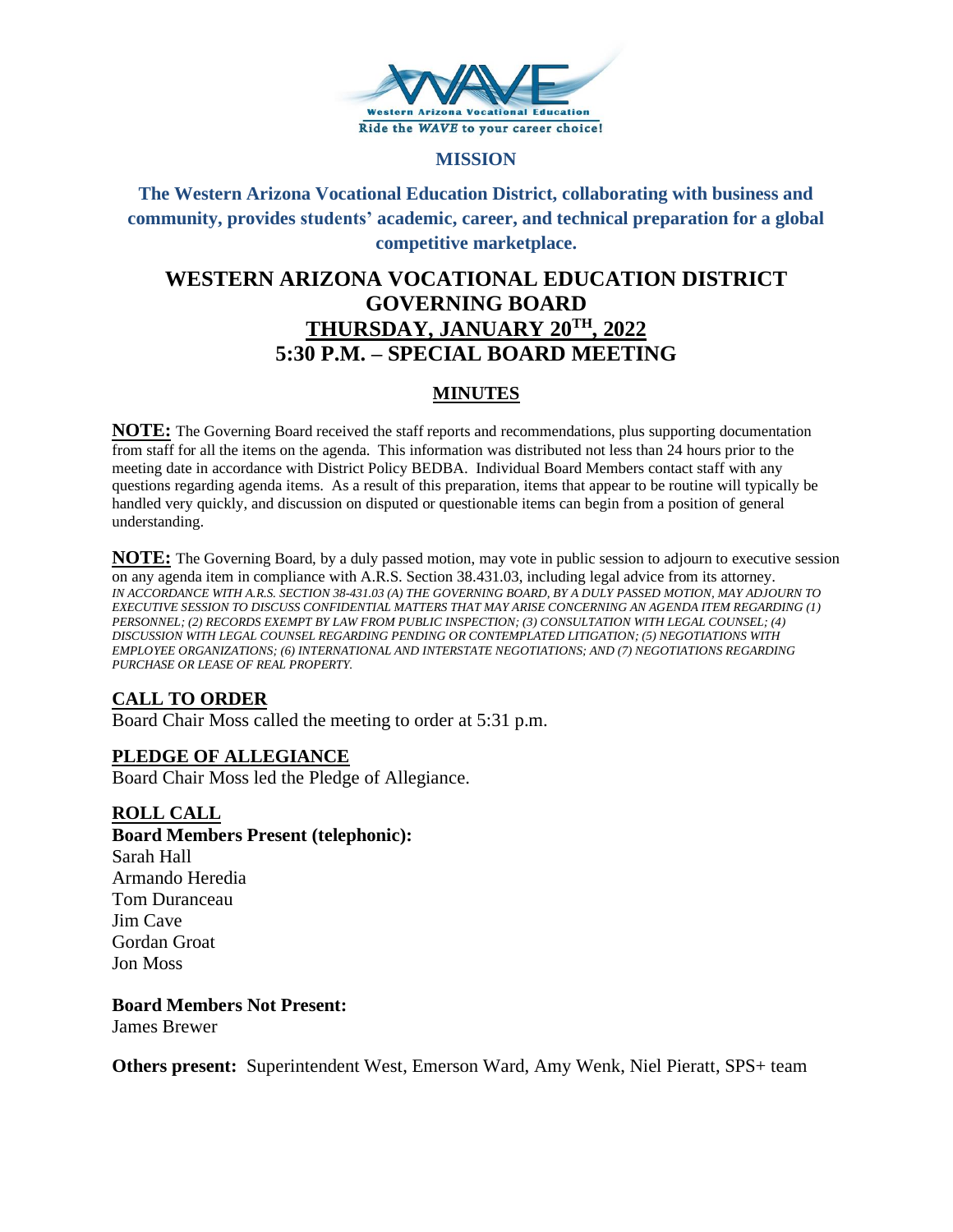#### SPECIAL MEETING MINUTES January 20, 2022 WAVE GOVERNING BOARD **PAGE 2**

**CALL TO THE PUBLIC** None.

**AGENDA MODIFICATIONS** None.

## **WAIVER MOTION**

None.

#### **ITEMS TO BE WITHDRAWN FROM CONSENT AGENDA** None.

### **OLD BUSINESS**

## **1. Discussion and possible action on the WAVE Central Campus roof project.**

CORE Construction, SPS+ Architects and their teams presented the Guaranteed Maximum Price (GMP) Proposal and answered questions from the Board/Superintendent. Board Member Cave had concerns with two of the HVAC units being listed as 4 tons vs. 5 tons like the other three. He also noted that Line Item 88 includes using existing disconnects which in general does not happen. In discussion, it was noted that we can change these units to 5 ton units with no changes to curbing, weight or duct work. There will be an additional cost of approximately \$3600 to increase the units' tonnage and this would come from the contingency fund. The engineers answered questions and noted that the bigger units will cycle more with the increased capacity adding wear and tear on the compressors. It was also confirmed that a new walk-in cooler condenser unit has been included in the HVAC price and the contractors agreed that new disconnects should be included and will check on this. Due to various funding sources being used, Superintendent West asked CORE to break out all costs associated with the HVAC system (i.e.: HVAC, tax, license, fees) so it can be funded by a grant.

**Motion:** Board Member Cave made a motion to have all HVAC units purchased as 5 tons. Board Member Duranceau seconded the motion.

**Vote:** A vote was taken on the motion. AYES: Moss, Groat, Duranceau, Hall, Heredia, Cave. NAYES: None. **MOTION CARRIED.**

Scheduling was also discussed. It was noted that prep work would probably be started prior to the end of school and close out of the project would more than likely happen after school started. Supt. West will send calendars. Permitting costs were not included; however, it is anticipated there will be fees associated with the project and the contractor team will start this process with the cost coming from contingency funds and it was confirmed that the new weight support beams will be placed in the interior walls.

Supt West asked how it is handled if anything happens to existing cables for security cameras and networking are damaged. CORE indicated that no costs were built into the proposal but that the electrical sub will be onsite to hopefully prevent any issues; however, if any cabling needed to be reworked they would work with the district and may need to use contingency funds.

A brief update on the solar panels was provided by Superintendent West. She had talked the Lake Havasu City Development Services contact as well as Unisource. CORE added that the